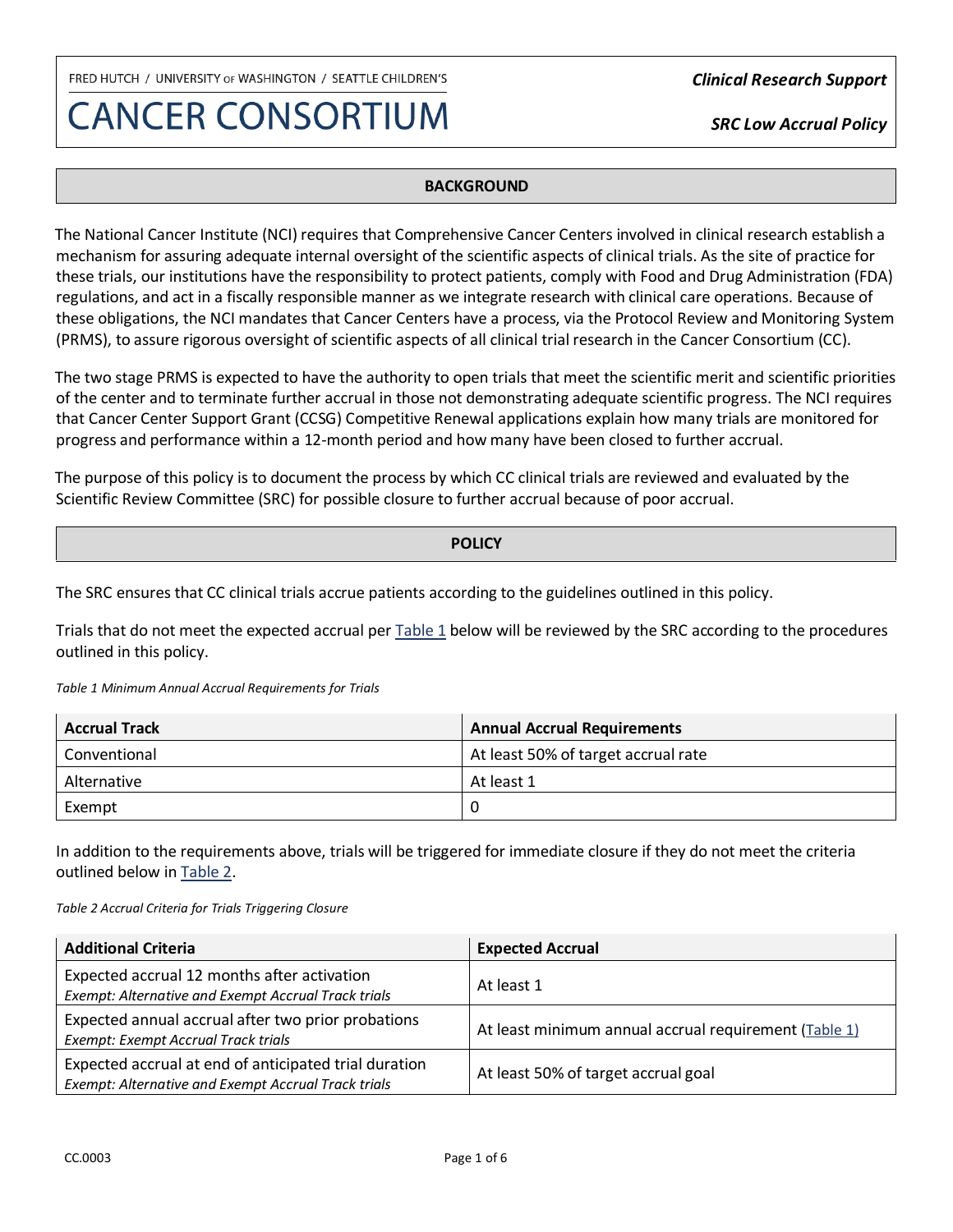## **CANCER CONSORTIUM**

*Clinical Research Support*

*SRC Low Accrual Policy* 

## **PROCEDURES**

In the CC, Research Groups (RG) review accrual and scientific merit prior to initial submission to the SRC. The RG proposes whether the trial should be considered under the Conventional, Alternative, or Exempt Accrual Tracks. The SRC then determines the appropriate accrual track for each trial at the time of initial review.

Annually, and more often as needed, the SRC reviews the accrual and scientific merit of CC clinical trials open to accrual or temporarily suspended to accrual with the intention to re-open. Low accrual reviews are not needed if the trial is closed to accrual or if the accrual data shows adequate accrual as defined i[n Table 1.](#page-0-0)

## **1. Accrual Monitoring**

Annual accrual monitoring result in one of the following outcomes:

- **Approval**: If the SRC finds that the accrual meets criteria in [Table 1,](#page-0-0) the trial is approved for the next year.
- **Closure**: If the SRC finds that accrual has not met the criteria as defined in [Table 2,](#page-0-1) the trial will be closed to further accrual by the SRC.
- **Low Accrual Review**: If the SRC finds that accrual has not met the target as defined in [Table 1,](#page-0-0) the SRC will notify the RG Director and the trial Principal Investigator (PI) in a standardized letter. The SRC will require a detailed explanation for the low accrual, a corrective action plan for increasing accrual, and a justification for keeping the trial open to accrual. See the SRC Low Accrual Policy Job Aid and SRC Low Accrual PI Response Form for more information.
	- o The RG Director or PI must respond within 30 calendar days of the SRC notification and responses will be reviewed at an assigned SRC meeting. If no response is received, the trial will be closed to accrual effective immediately. Late or incomplete responses will not be accepted.

## **2. Low Accrual Reviews**

For underperforming trials undergoing a low accrual review, the SRC will assess the response as detailed below. Correspondence detailing the SRC determination will be sent to the applicable RG Director, the PI, and protocol contact.

- **12-month probation:** If the SRC determines that the response sufficiently addresses the concerns, the trial still has scientific merit, and a recruitment action plan is in place to increase accrual, the trial is approved for 12 months.
- **6-month probation:** If the SRC determines that the response only partially addresses the concerns or requires an update on the success of the recruitment action plan, the trial will be flagged for a mid-cycle review in 6 months.
	- o At six months, data from the preceding twelve months are reviewed. If the trial is approved to continue accrual at a mid-cycle review, it will be reviewed yearly according to its originally scheduled cycle (i.e., the next review will be at the originally scheduled anniversary). Only one mid-cycle review is allowed for any trial.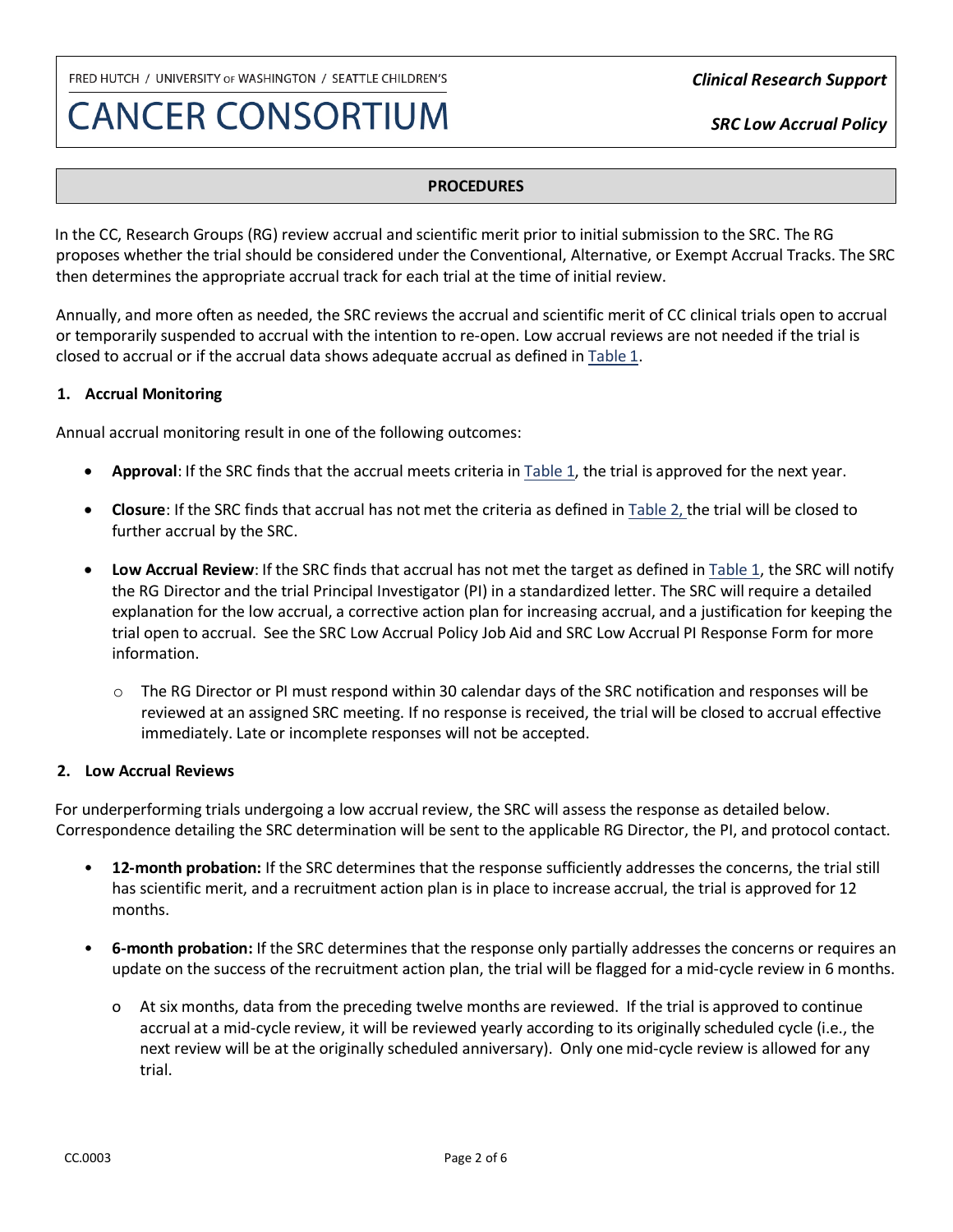# **CANCER CONSORTIUM**

• **Closure:** If during either the annual or mid-cycle review, the SRC determines that the proposed recruitment action plan did not address the accrual concerns sufficiently or if the trial no longer has scientific merit, the SRC will close the trial to further accrual, effective immediately.

### **3. Closure Process**

When the SRC determines a trial should be closed to accrual, the RG Director, PI, and protocol contact will be notified via a SRC Result Letter. The trial status will be changed to closed to accrual in the OnCore Clinical Trial Management System (CTMS).

The PI is responsible for ensuring consent documents are removed from the OnCore CTMS and for submitting a modification, updated status, or other appropriate reporting mechanism to the trial Institutional Review Board (IRB) of record.

### **4. Appeals after SRC Recommendation for Closure**

The PI or RG Director may appeal a SRC closure notification within 30 calendar days of closure and the trial will be assigned and reviewed at a full SRC meeting. Expedited closure appeal reviews will not be granted, and incomplete appeals or appeals received after 30 calendar days will not be accepted. Only one closure appeal is allowed for any trial.

See the SRC Low Accrual Policy Job Aid and SRC Low Accrual Closure Appeal Form for more information.

- If the SRC finds the appeal suitable, the trial will be reopened for accrual. The trial status will be updated to open to accrual. The PI is responsible for ensuring trial documents are reposted and the trial IRB of record is aware of the status change.
- If the SRC does not find the appeal suitable, the trial will remain closed to accrual with no further option to appeal.

SRC closure appeal outcomes will be communicated via SRC Result Letter and sent to the RG Director, the PI, and protocol contact.

#### **RESPONSIBLE PERSONNEL**

Chairs and Co-Chairs of the Scientific Review Committee

Principal Investigator

PRMS Medical Director

Research Group Directors

Vice President of Clinical Research

#### **DEFINITIONS**

**Alternative Accrual Track**: A rare disease trial that meets one or more of the following criteria:

- Disease incidence is equal to or less than 6/100,000
- Disease is of uncommon clinical presentation (e.g., uncommon clinical subtypes of more common cancers)
- The trial involves narrow molecular subtypes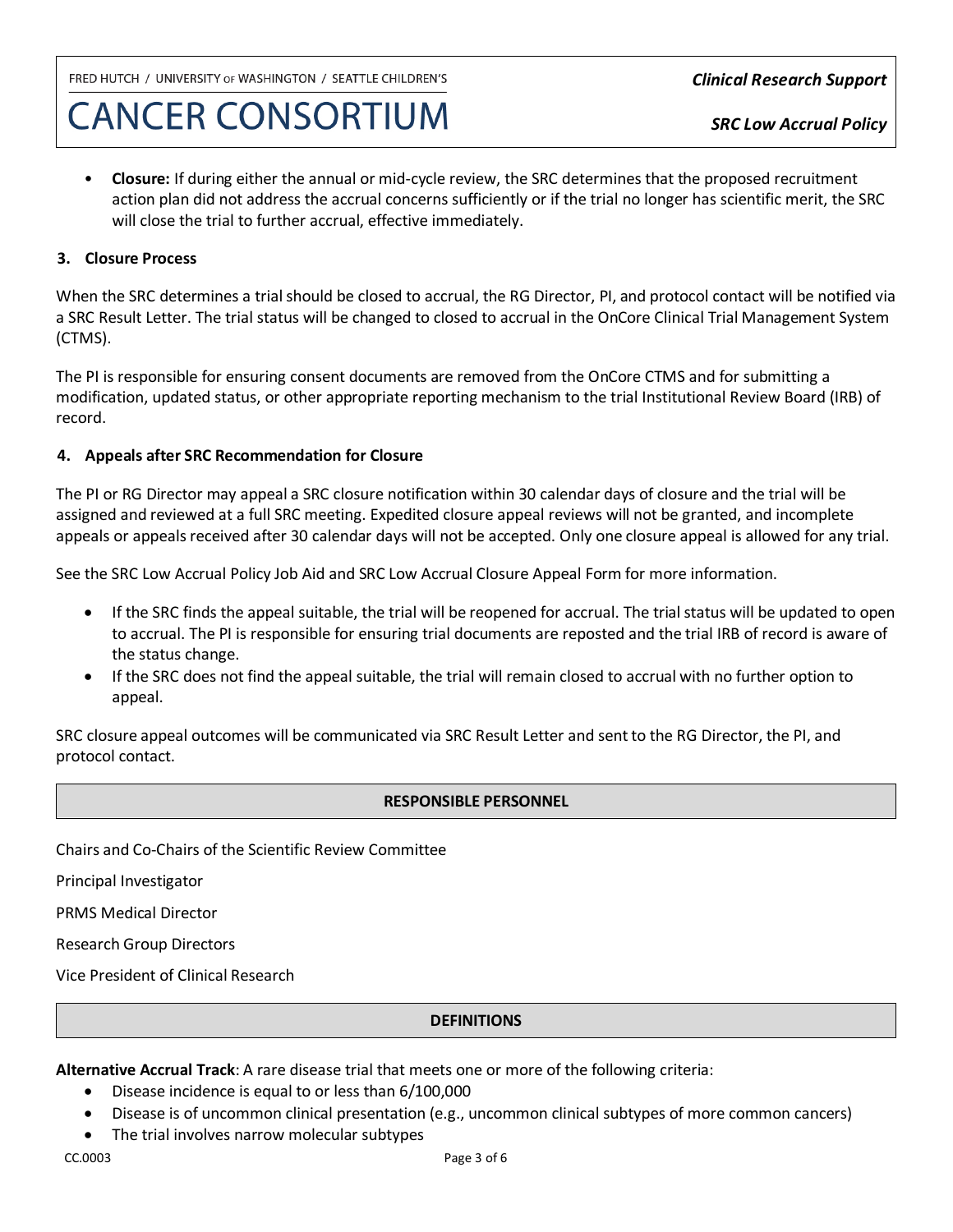**CANCER CONSORTIUM** 

*Clinical Research Support*

*SRC Low Accrual Policy* 

**Cancer Center Support Grant**: A P30 Cancer Center Support Grant and accompanying NCI designation for successfully meeting a spectrum of rigorous competitive standards associated with scientific and organizational merit. The CCSG supports research infrastructure that enhances collaborative, transdisciplinary research productivity. CCSG grants provide funding for formalized cancer research programs, shared research resources, scientific and administrative management, planning and evaluation activities, development of new scientific opportunities, and centralized clinical trial oversight and functions.

**Cancer Consortium**: An NCI-designated Comprehensive Cancer Center that comprises Fred Hutch (FH), University of Washington (UW) and Seattle Children's (SC).

**Clinical Trial**: A research study in which one or more human subjects are prospectively assigned to one or more interventions (which may include placebo or other control) to evaluate the effects of those interventions on healthrelated biomedical or behavioral outcomes.

**Conventional Accrual Track**: Trials that do not qualify for Alternative Accrual Track are reviewed under the Conventional Accrual Track.

**Exempt Accrual Track**: Trials that do not enroll at Consortium sites, extension trials, and trials that enroll pediatric patients (under the age of 18 at the time of accrual) are exempt from accrual monitoring.

**Extension Trial:** A trial extending the treatment of a previously active trial. Also referred to as rollover, open-label extension, and long-term follow-up trials. The protocol will include reference to previous trial(s) patients participated on.

**National Trials:** Studies supported by the NCI National Clinical Trials Network (NCTN) and other NIH-supported National Trial Networks.

**Protocol Review Monitoring System (PRMS)**: The two-stage review process that consists of Research Group Review oversight and Scientific Review Committee oversight.

**Research Groups (RG)**: The first stage disease- and modality-focused groups that are responsible for the initial scientific review of concepts and protocols.

**Scientific Review Committee (SRC)**: A Cancer Consortium Committee that serves as the PRMS second stage review and provides the formal internal peer-review process required for cancer-related intervention studies under the terms of the Cancer Center Support Grant. The committee has a defined membership representing the major clinical research areas of the Consortium. The SRC has the authority to close a study for further accrual per the SRC Low Accrual Policy.

**Target Accrual Rate**: The accrual goal divided by the expected duration of the trial. Within OnCore this is the RC Total Accrual Goal (Lower) divided by the Accrual Duration (Months).

## **REFERENCES**

NCI/NIH: PAR-21-321 – Cancer Center Support Grants (CCSGs) for NCI-designated Cancer Centers

CC Plan: [Data and Safety Monitoring Plan of the Fred Hutch/University of Washington Cancer Consortium](https://www.cancerconsortium.org/content/dam/consortium/Resource-Documents/Data-Safety-Monitoring/Consortium%20DSMP_2019_FINAL.pdf)

CRS Job Aid: PRMS.0002 SRC Low Accrual Policy Job Aid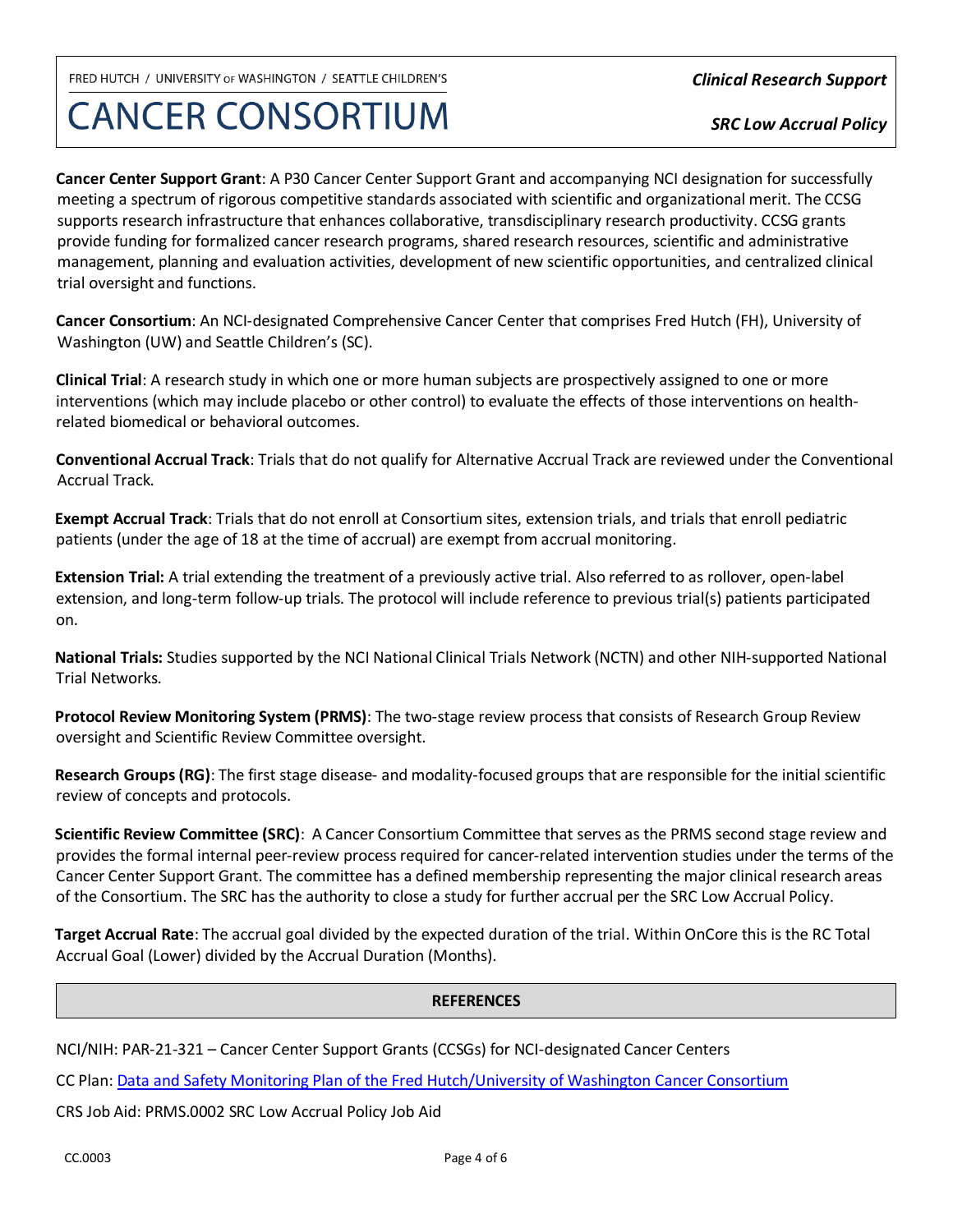# **CANCER CONSORTIUM**

*Clinical Research Support*

*SRC Low Accrual Policy* 

CRS Template: PRMS.0003 SRC Low Accrual PI Response Form

CRS Template: PRMS.0004 SRC Low Accrual Closure Appeal Form

CRS Definitions Dictionary

### **APPENDICES**

## **Appendix 1:** [Workflow to determine Accrual Track assignment](#page-5-0)

| <b>APPROVAL</b>                                                                                                               |                |  |
|-------------------------------------------------------------------------------------------------------------------------------|----------------|--|
| Name: Frederick Appelbaum, MD<br>Title: Associate Director of Clinical Research,<br><b>Fred Hutchinson Cancer Center</b>      | Fud Appellan   |  |
| Name: John Slattery, PhD<br>Title: Vice Dean, Research and Graduate Education,<br>University of Washington School of Medicine |                |  |
| <b>Name:</b> Eric Tham, MD, MS<br>Title: Interim Senior Vice President,<br>Seattle Children's Research Institute              | DocuSigned by: |  |

| <b>Version Number</b> | <b>Current Effective Date</b> | <b>Original Effective Date</b> |
|-----------------------|-------------------------------|--------------------------------|
| 05                    | 06/13/2022                    | 09/15/2015                     |